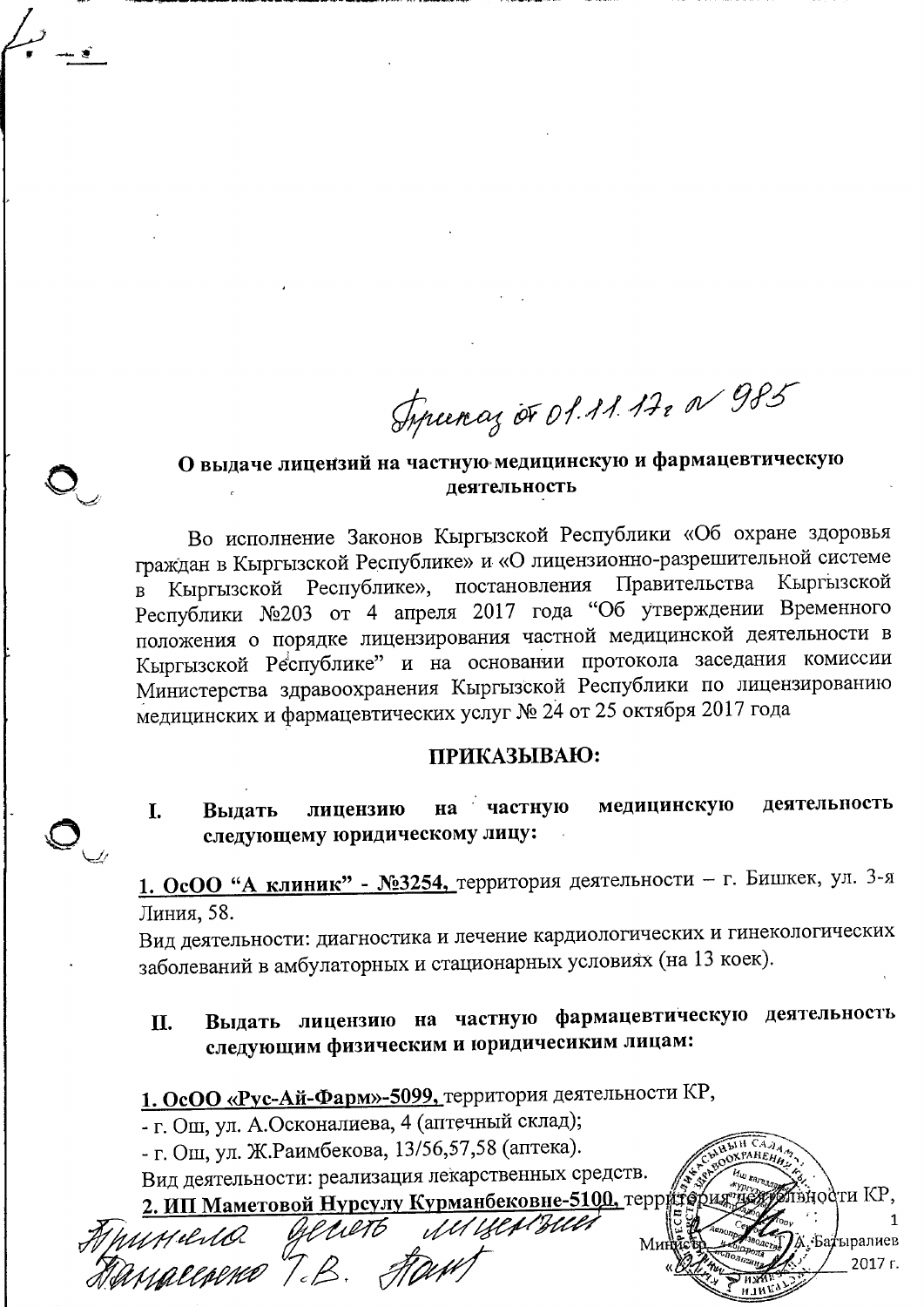- Ошская обл., г. Узген, Центральный базар (аптека).

Вид деятельности: реализация лекарственных средств.

3. OcOO «Essav's Biotech» (Эссейс Биотек)»-5101, территория деятельности KP.

- г. Бишкек, ул. Кенсуйская, 17/1 (аптечный склад).

Вид деятельности: реализация лекарственных средств.

## 4. ОсОО «АЗИЯАВТОЦЕНТР»-5102, территория деятельности КР,

- г. Бишкек, ул. М.Горького, 38а (аптечный склад).

Вид деятельности: реализация лекарственных средств.

5. OcOO «BioGrand Plus» («БиоГранд Плюс»)-5103, территория деятельности KP,

- г. Бишкек, ул. Горького, 1/17 (аптечный склад для ограниченного ассортимента).

Вид деятельности: реализация лекарственных средств.

6. ОсОО «Луиза»-5104, территория деятельности КР,

- г. Бишкек, ул. Жибек-Жолу, 380а (аптека).

Вид деятельности: реализация лекарственных средств.

7. ОсОО «Етниш Фарма»-5105, территория деятельности КР,

- г. Бишкек, ул. Ахунбаева, 42а (аптечный склад).

Вид деятельности: реализация лекарственных средств.

8. ОсОО «Амина фарм»-5106, территория деятельности КР,

- Баткенская обл., г. Кызыл-Кыя, ул. Ленина, 14а/84 (аптечный склад и аптека). Вид деятельности: реализация лекарственных средств.

9. ИП Сатаровой Динаре Абдижалиловне-5107, территория деятельности КР,

- Ошская обл., Алайский р-н, с. Гульча, ул. Боконбаева, б/н (аптека).

Вид деятельности: реализация лекарственных средств.

# III. Внести в Перечень заявленные аптечные учреждения:

1. ОсОО «Лекарь», территория деятельности КР,

- Чуйская обл., Ысык-Атинский р-н., с. Новопокровка, ул. Ленина, 432 (аптека) Вид деятельности: реализация лекарственных средств.

2. ОсОО «Вита-Плюс», территория деятельности КР,

- Нарынская обл., г. Нарын, ул. С. Орозбак, 47 (аптечный пункт);

- Нарынская обл., г. Нарын, ул. Ленина, 53 (аптечный пункт).

Вид деятельности: реализация лекарственных средств.

3. ОсОО «ДаниМед», территория деятельности КР,

- Ошская обл., Ноокатский р-н, с/у Гулистан, ул. Солтобаева, 24, ЦСМ «Медигос» (протокол №4 от 27.06.17г.) (аптечный пункт).

> Батыралиев 2017 г.

Вид деятельности: реализация лекарственных средств.

4. ОсОО «Мир и Нур», территория деятельности КР,

- г. Бишкек, ул. Ахунбаева, 190/1 (аптечный пункт).